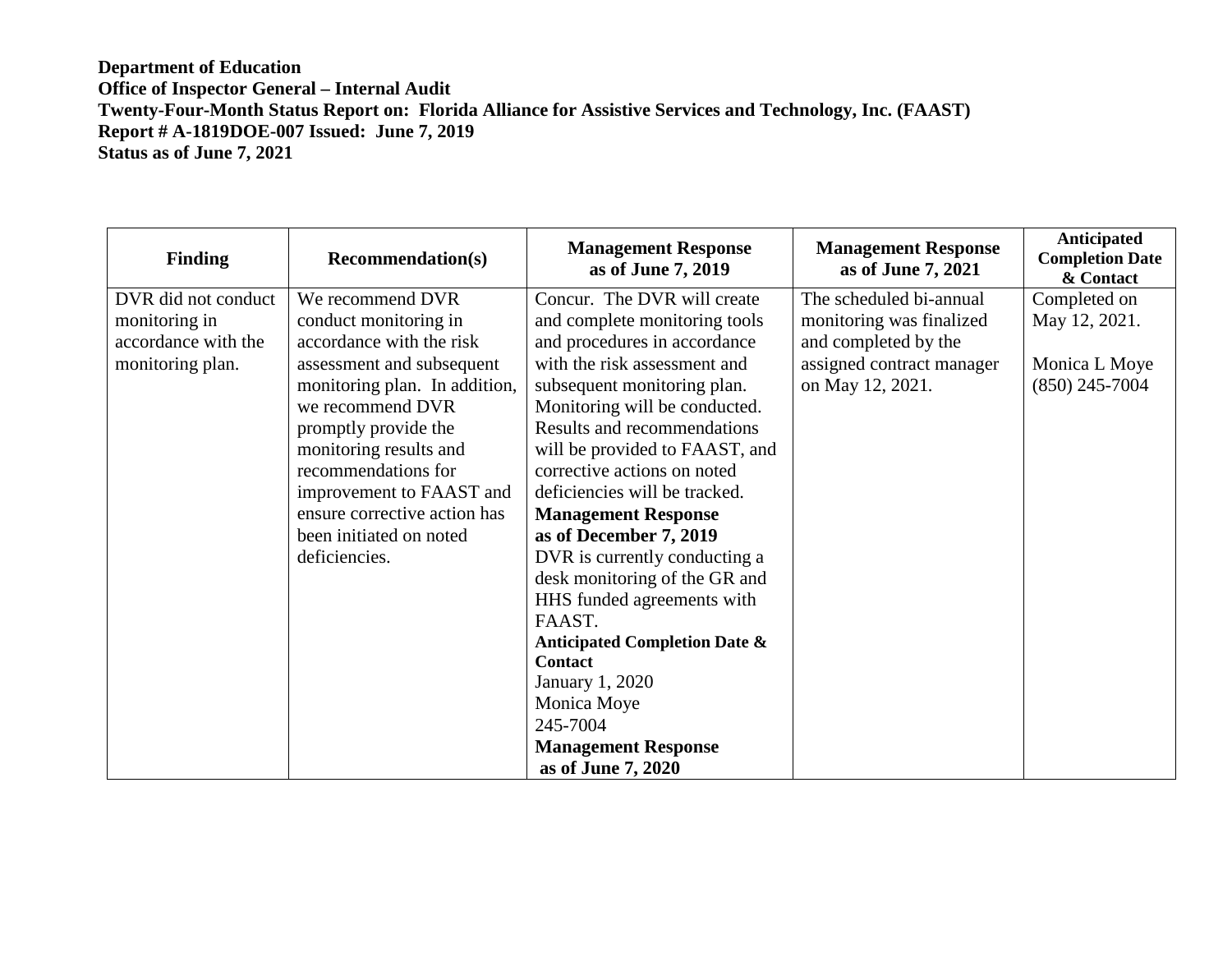## **Department of Education Office of Inspector General – Internal Audit Twenty-Four-Month Status Report on: Florida Alliance for Assistive Services and Technology, Inc. (FAAST) Report # A-1819DOE-007 Issued: June 7, 2019 Status as of June 7, 2021**

| <b>Finding</b> | <b>Recommendation(s)</b> | <b>Management Response</b><br>as of June 7, 2019 | <b>Management Response</b><br>as of June 7, 2021 | Anticipated<br><b>Completion Date</b><br>& Contact |
|----------------|--------------------------|--------------------------------------------------|--------------------------------------------------|----------------------------------------------------|
|                |                          | Due to most recent                               |                                                  |                                                    |
|                |                          | developments and concerns with                   |                                                  |                                                    |
|                |                          | the contractor, DVR delayed any                  |                                                  |                                                    |
|                |                          | further monitoring to not                        |                                                  |                                                    |
|                |                          | interfere with the ongoing                       |                                                  |                                                    |
|                |                          | investigations or duplicate                      |                                                  |                                                    |
|                |                          | efforts. In addition, DVR will be                |                                                  |                                                    |
|                |                          | developing a new monitoring                      |                                                  |                                                    |
|                |                          | frequencies in relations to the                  |                                                  |                                                    |
|                |                          | new contract development.                        |                                                  |                                                    |
|                |                          | <b>Anticipated Completion Date</b>               |                                                  |                                                    |
|                |                          | & Contact                                        |                                                  |                                                    |
|                |                          | January 1, 2021                                  |                                                  |                                                    |
|                |                          | Monica L Moye                                    |                                                  |                                                    |
|                |                          | $(850)$ 245-7004                                 |                                                  |                                                    |
|                |                          | <b>Management Response</b>                       |                                                  |                                                    |
|                |                          | as of December 7, 2020                           |                                                  |                                                    |
|                |                          | In accordance with the risk                      |                                                  |                                                    |
|                |                          | assessment, the new contract                     |                                                  |                                                    |
|                |                          | $#21-101$ has a bi-annual                        |                                                  |                                                    |
|                |                          | monitoring requirement. The                      |                                                  |                                                    |
|                |                          | next scheduled monitoring is for                 |                                                  |                                                    |
|                |                          | March 2021. The monitoring                       |                                                  |                                                    |
|                |                          | review will include but not                      |                                                  |                                                    |